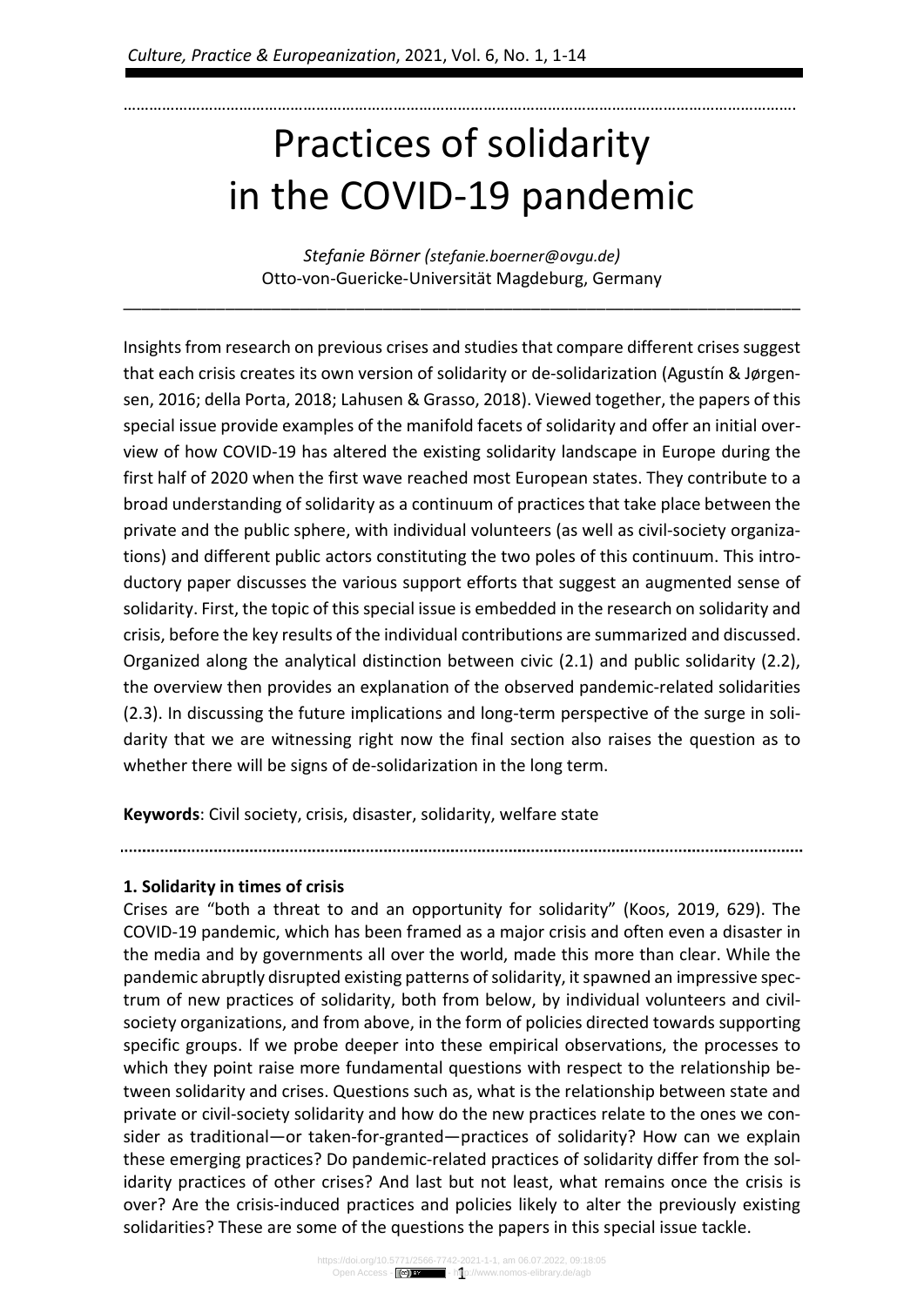Triggered by a succession of crises in Europe, research on crises-induced solidarity has flourished during the last two decades (Lahusen & Grasso, 2018; Gerhards et al., 2019). Crises, Koos (2019, 631) argues, are "a necessary, but no sufficient conditions for solidarity". Between 2009 and 2012, the European debt crisis was said to have triggered a process of de-solidarization in Europe, particularly in terms of transnational solidarity, because the crisis harmed trust and the transnational processes that connect people (Polyakova & Neil Fligstein, 2016).

"[T]hose countries particularly affected by the crisis (e.g., Greece) perceive the intra-European wealth distribution as unjust, and less affected countries such as Germany as "arrogant" and "lacking compassion". In turn, many Germans perceive Greece or Italy as the least trustworthy and hardworking EU countries." (Reese & Lauenstein, 2014, 161)

Starting in the summer of 2015, the EU's refugee reception crisis, by contrast, turned into a crisis of international solidarity in Europe since it revealed the reluctance of individual member states to take responsibility and their lack of commitment to a common EU migration and asylum policy (Wallaschek, 2020). At the same time, the experiences and the virtual collapse of the members states' public infrastructure to receive and integrate refugees unleashed a wave of civic solidarity. According to a study by Lahusen and Grasso (2018, 262), "almost every third respondent had been engaged in practices of support for migrants". This massive mobilization contributed to the development "of new forms of everyday politics and acts of solidarity" (Agustín & Jørgensen, 2016, 3):

"In Austria 2,200 drivers joined a campaign to pick up refugees stranded in Budapest. In Germany, Denmark and Sweden, locals have organized support for arriving refugees, donating food, water, clothes and other supplies to those in need, sometimes using civil disobedience by smuggling refugees to neighbouring countries or sheltering refugees privately. In Iceland, more than 11,000 Icelanders (out of a total population of approximately 323,000 people) offered to accommodate Syrian refuges in their private homes and pay their costs as a response to the government suggesting that it would accept 50 Syrian refugees." (ibid., 3)

In contrast to these disruptive "acts of resistance" (della Porta, 2018, 4), the practices observed in the context of the pandemic are more fundamental in nature. They seek to compensate for a partially failing public infrastructure and provide for the recipients' most basic needs in a situation marked by a general shutdown or even paralysis in many areas of social life.

With an eye to the particular nature of the COVID-19 crisis, the research compiled in this special issue makes three assumptions. The first assumption is that this crisis differs considerably from other crises that are less universal and do not encompass all areas of life. Civic and political crisis reactions differ strongly depending on the origin of the crisis, the societal effects and the political climate. The current pandemic crisis differs in several respects from the debt crisis and the refugee reception crisis mentioned above. Although all of these crises were global in scope, only COVID-19 has made its effects felt on everyone, albeit to varying degrees. A further unique feature of the pandemic-induced crisis is that it leaves less room to blame others than previous crises and that there thus is—at least at first glance and during this very first wave that this issue addresses—much more room for unconditional solidarity than in other critical situations. For instance, think of the European Stability Mechanism (ESM) introduced in 2012, which made support via bailout loans conditional upon member states implementing austerity programmes to promote their fiscal consolidation. What is more, compared to other crises, COVID-19 created new alignments of in- and outgroups and thus a seemingly broader or even universal basis for solidarity (see below). The lines of conflict that have emerged as a consequence of the political and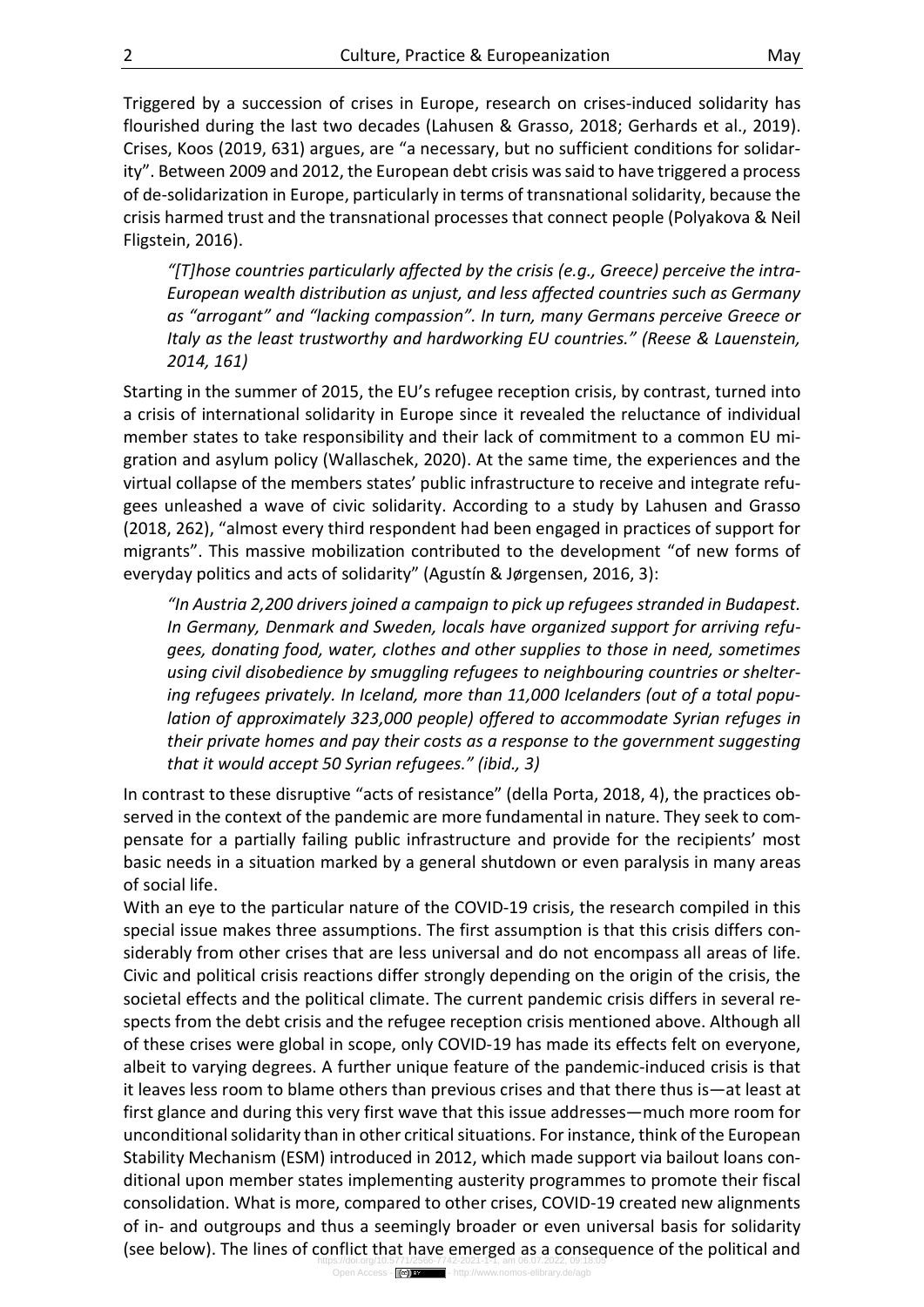social dynamics unleashed by the virus (e.g., between a mainstream complying with the rules and a deviant minority, or between the advocates and the opponents of vaccination) diverge even more from the ones that define the traditional political camps.

The special issue's second assumption is that civil-society solidarity, particularly during a crisis, brings to light pronounced weaknesses within traditional spaces of institutionalized or public solidarity. Thus, COVID-19 solidarity is not only a reaction to decades of cutbacks in public spending in welfare-state retrenchment but also a response to a lack of epidemic knowledge, crisis-management plans and a reliable supply of medical products and protective equipment. Even though Europe had faced previous epidemics such as SARS, swine flu or bird flu, think tanks and international organizations like the WHO and Bertelsmann saw many European states as having been poorly prepared for a pandemic such as the one caused by COVID-19 (Schiller & Hellmann, 2021; WHO, 2020).

The third assumption pertains to the different spatial levels at which the various practices of solidarity play out. When the virus first reached Europe in January 2020 and national lockdown regulations were implemented in most European states, the dominant perspective underpinning such action was one that involved a re-nationalization process (Rachman, 2020). The articles in this volume assume that it is not sufficient to study the crisis and the responses to it as national phenomena. Hence, the special issue aims at studying the manifold versions and practices of solidarity emanating from the pandemic and the political responses to it in Europe. The studies enquire into the local experiences and practices of solidarity across borders, compare different responses to the pandemic in different countries, or study the dynamics of transnational solidarity in Europe in the wake of COVID-19. The scope of solidarity practices studied thus ranges between local, national, transnational and international solidarity. The studies enquire into the local experiences and practices of solidarity, compare different responses to the pandemic in different countries, or study the dynamics of transnational solidarity in Europe in the wake of COVID-19. This implies that solidarity is used in a wide sense here, comprising different facets of solidarity such as humanitarian, mutual, religious, activist or political.

From an analytical perspective, the scholars in this issue study solidarity from three different angles: the meso level of institutionalized solidarity, the macro level of aggregate public sentiment in matters of solidarity, and the political discourse on solidarity. First, at the meso level solidarity emerges as collectively organized practices that strive to support others. Depending on the actors, these can either materialize as private or rather civic solidarity 'from below' or as state or EU-level solidarity from above, which is often referred to as institutionalized solidarity (Gelissen, 2000). The latter takes the shape of public institutions that intend to guide citizens' behaviour or as policy measures that intervene in and seek to direct and control the often most private human affairs.

Second, besides directly studying these practices of solidarity, we can also investigate solidarity indirectly at the aggregate macro level in terms of individual preparedness to support others or the acceptance of public solidarity. Although this study of attitudes towards solidarity does not replace information on direct practices and activities, attitudes do provide a useful measure to assess the overall atmosphere and public sentiment.

The *third* perspective applied here is the study of solidarity discourses. Similar to the second approach, examining political discourses provides an indirect measure of solidarity. Especially as a political concept and discursive practice, solidarity is subject to strategic use. It more often than not refers to a lack of solidarity or appeals to the necessity to act in solidarity than to the practices themselves. Insights on how public authorities or the media frame specific subjects and how solidarity is semantically and strategically used in the political arena complete the complex picture of today's solidarity practices.

Each of the perspectives comes with its own strengths and weaknesses, yet altogether they lay out a panorama of how COVID-19 has affected the practices of solidarity and the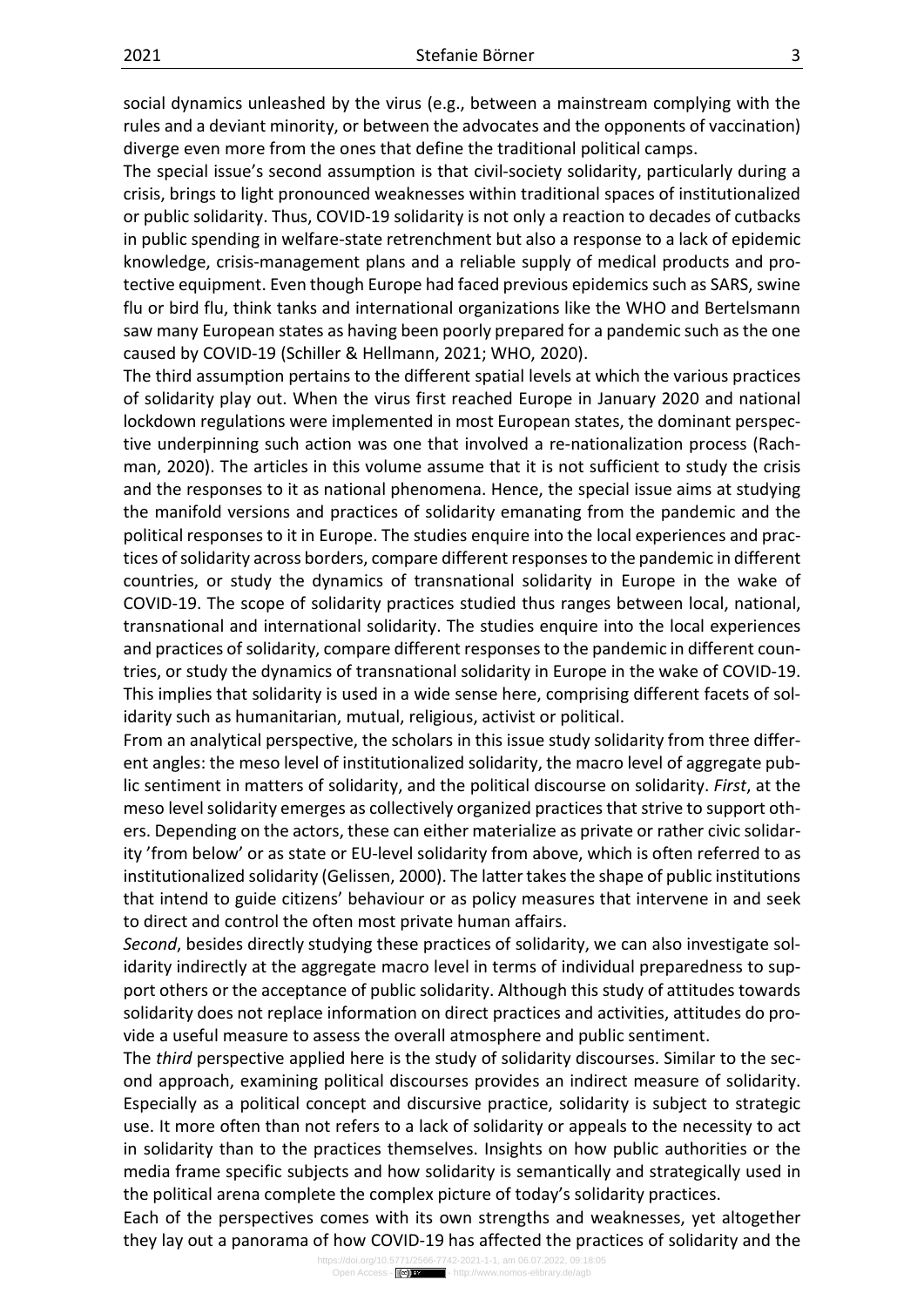way European societies have reacted to the pandemic. These practices differ in scope and their degree of commitment. For instance, civic solidarity often has a local scope but is marked by a tremendous commitment.

In the following, I will summarize and discuss the key results of the individual contributions. This presentation is guided by the analytical distinction between civic (2.1) and state solidarity (2.2) introduced above and closes with an explanation of the observed pandemicrelated solidarities (2.3). The final section discusses the future implications and long-term prospects of the surge in solidarity that we are currently witnessing (3).

## 2. Outlining the major insights of this special issue

### 2.1 Solidarity from below

COVID-19 has raised the question of solidarity in an unprecedented manner because the pandemic has touched upon the existing care arrangements within society and the division of labour between public agencies, civil-society organizations, families and workplaces. This is why several of the analyses in this issue discuss the relationship between two fundamental types of solidarity when approaching solidarity analytically from the side of those enacting it, that is, (public) state or top-down solidarity on the one hand and private bottom-up practices of solidarity such as the ones enacted by civil-society organizations or volunteers on the other.

Between February and May 20202 all over Europe, a dense network of solidarity practices has emerged that comprises both existing civil-society organizations and spontaneous initiatives by volunteers who organize mask-sewing groups or offer neighbourhood assistance for high-risk groups or people in need. Three case studies on local practices of solidarity during the first wave of infections provide major insight into how existing civil-society organizations reacted not only to the first COVID-19 wave but also to the challenges linked to the pandemic such as the inability to pursue established forms of exchange and support, the impossibility of reaching the target groups and thus the need to invent or try new practices and communication channels.

In their study on local care networks in Madrid, Andrés Walliser Martínez and François De Gasperi show how COVID-19 has mobilized a wave of solidarity that focused on the provision of care at the neighbourhood level. Since early March 2020, informal and horizontal care networks—some of which were new, some of which originated in Spain's associative tradition and the 15-M anti-austerity movement—have provided food to thousands of people in several neighbourhoods of the Spanish capital on a weekly basis. The paper examines how civil society provided care through social innovation and long-established forms of urban activism and analyzes how care is conceptualized in relation to the Spanish family-centred welfare state in a context of crisis. The authors shed light on the role of participative local policies and community action in providing care during the current COVID-19 crisis. They then show that some aspects of care have reignited the idea of the commons in order to respond to a neoliberal city in crisis and assess the political emphasis on the 'City of Care' strategy developed by the previous New Municipalist local government between 2015 and 2019. From a social-movement perspective, the paper underscores the importance of existing networks, which enabled care networks to reactivate and organize assistance extremely quickly in spring 2020 because of their ability to draw on established structures.

Micha Fiedelschuster and Leon Rosa Reichle analyze the varied forms of neighbourly support groups during the pandemic in Leipzig, Germany. In their interview study, they reconstruct the trajectories of six different groups between May and September 2020 and highlight different organizational approaches, understandings of solidarity, normative horizons, transformative aspirations and practical barriers to these aspirations. The authors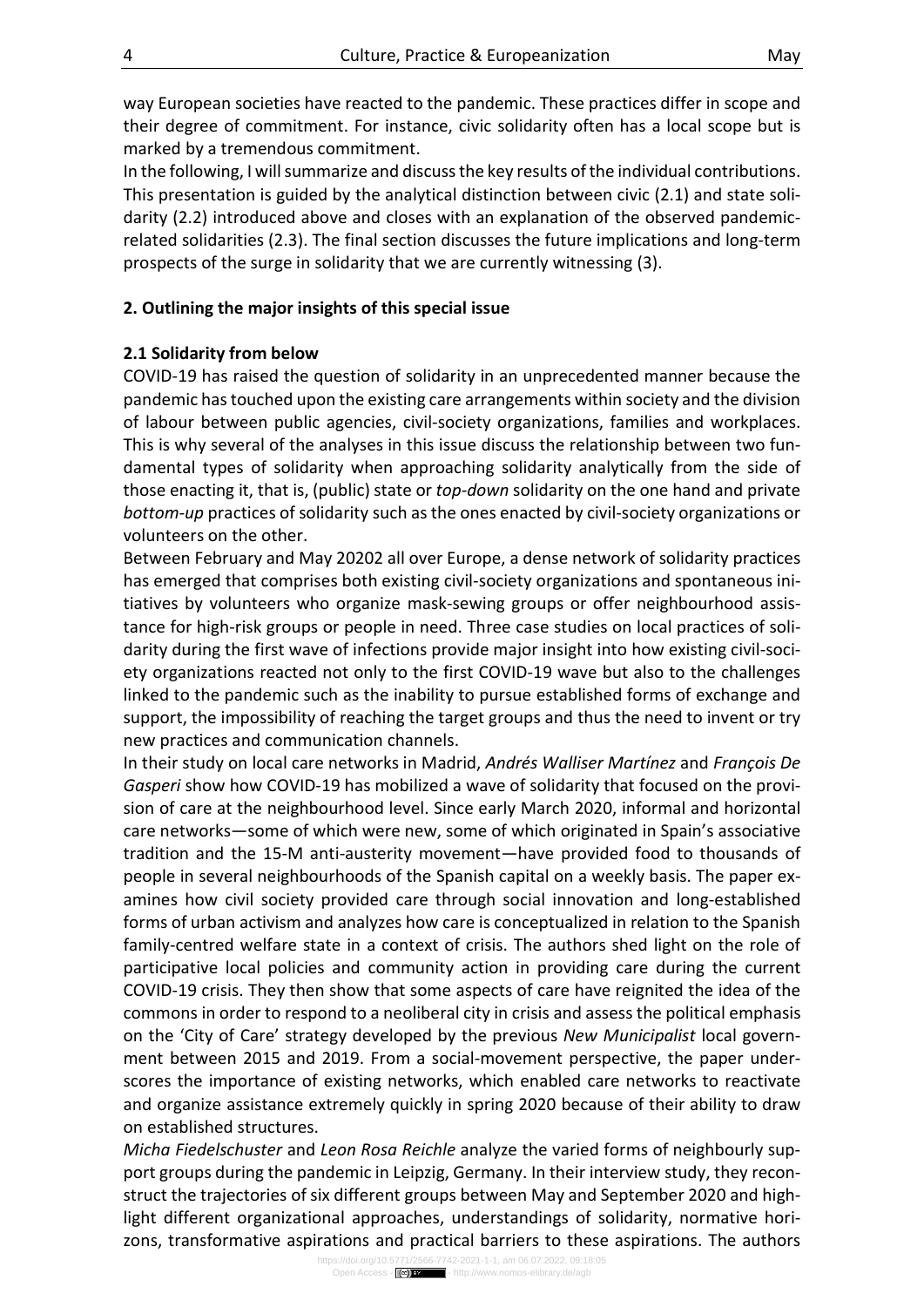analytically classify the groups by applying three different sociological conceptions of solidarity (solidarity based on shared identity, as a moral duty or as a transformative political practice) and highlight their blurry boundaries in practice. The study points to the different motives for solidarity on the ground and the transformative potential of the groups' activism before reflecting on it in relation to their socio-spatial locations within the city.

Drawing on ethnographic fieldwork, Alessandro Mazzola and Mattias De Backer's case study on solidarity towards vulnerable migrants in Brussels compares the 2015 refugee reception crisis with the pandemic. COVID-19 has not only brought about a shift in political priorities and pushed refugee issues to the margins. It has also entailed measures to contain the pandemic some of which have had a strong impact on migration (e.g., closing of borders, halt to asylum applications). At the same time, the civil-society support to migrants that had emerged in response to the long summer of migration in 2015 was almost completely stopped. This revealed even more clearly that authorities were ill-prepared for—or not concerned at all with—protecting vulnerable groups such as refugees, asylumseekers and undocumented migrants from the pandemic. The initiatives studied operated in an improvised, creative and hybrid fashion, sometimes stretching their original mission. These forms of solidarity bring to light the pronounced weaknesses within the traditional spaces of state solidarity and the reality that the two crises have overlapped rather than one following the other. The pandemic further intensified the problems associated with the reception crisis.

The first wave of the COVID-19 pandemic and the political responses to it also gave rise to a multitude of new local initiatives. Some of these initiatives operated online only, others led to the formation of small organizations or networks; some maintained good contacts to local government, others remained purely private; and some provided monetary help, while others supplied all kinds of support, starting from shopping services for groups at risk and operating an emergency hotline up to the collection and distribution of food and clothes or the organization of meeting points for people without shelter.

One of these new solidarity practices that was typical of the first wave of the pandemic was the formation of mask-sewing groups and the local organization and distribution of face masks, which Janine Kuhnt examines in her study. Conducting an online ethnography and applying a network-analytical perspective to self-presentations of community foundations, she deals with the question of how these grassroots organize the production and provision of masks. Kuhnt shows how volunteers helped to meet the local demand for face masks by both mobilizing the necessary resources and producing masks. In producing a scarce product, the voluntary and solidarity-based engagement becomes market-relevant. At the same time, the author concludes that solidarity is a fragile basis for action because it arises from the active engagement of citizens, which also rests on expectations of reciprocity.

Face masks are also exemplary of the short-lived nature of some solidarity practices during the pandemic. While they constituted one of the first issues seized by local initiatives and active citizens, the supply of handmade cloth masks has disappeared from the agenda since the end of second wave because some European states (for instance, Italy, France, Germany and the Czech Republic) have adopted measures requiring medical face masks. As a consequence, this partly shifted the practices of solidarity from the private to the public level as public authorities now began to ensure that everyone had access to these more expensive kinds of face masks.

While the political measures adopted to contain COVID-19 produced a new wave of spontaneous solidarity that benefited the elderly, now labelled at-risk-group, and to a lesser degree those in (temporary) financial difficulties, they also disrupted existing solidarity structures for those who were in need before and whose neediness had even been aggravated given the lockdown and social-distancing measures. Thus, the studies at hand draw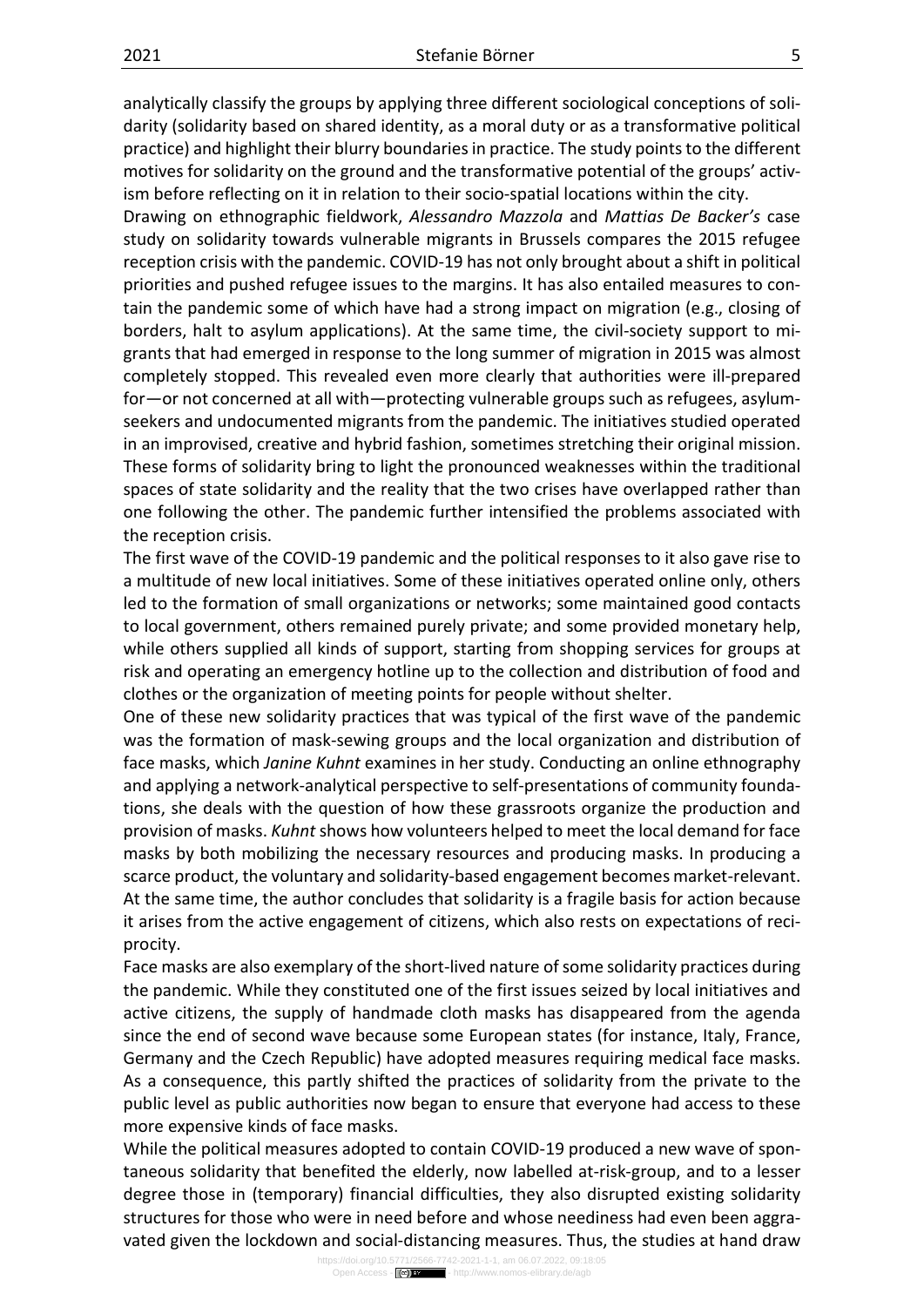a broad picture of how the pandemic not only has unleashed citizens' initiatives and voluntary engagement but also has affected existing practices of solidarity from below that often had to shift their original mission because the virus had complicated the work of established groups.

The articles' insights that the crises responses from below are creative and hybrid solutions are not new to the field of civil-society studies of course, yet they help to frame and advance existing insights. I want to point out three aspects specifically: the intertwining of different crises, the hybridization of actors and the state–civil society relationship. First of all, the case studies allow different crises to be compared and connected in a fruitful way. With the outbreak of the pandemic, different crises began to intersect in many ways. This becomes most obvious with respect to specific groups that had already been marginalized before, such as asylum seekers, homeless people, food-bank clients or residents of social shelters. The activities studied in this issue all have in common that they address issues, resources or social groups that have been neglected by the government responses, but they also shed light on previously existing social discrimination and inequalities that COVID-19 has only rendered more visible and precarious. As for the refugee reception crisis starting in 2015, Mazzola and De Backer conclude, as pointed out above, that the spontaneous forms of solidarity reveal weaknesses in the traditional forms of providing state solidarity. Yet the current pandemic not only overlaps with the refugee reception crisis but also with the financial crisis of 2008 or, even more general, with the crisis of the welfare state in the 1990s, which suggests that these crises tell us something about the deficits of national and EU social policies and the suboptimal outcomes that have resulted from many years of privatization, labour-market deregulation, austerity and spending cuts in the health and social-service sectors. Hence, there is more continuity between these crises than most observers would expect, given that the scale and consequences of a crisis as well as how these consequences are distributed over the population result from decisions that were taken in the past (before the latest crisis or during previous crises). When COVID-19 produces "a crisis on top of a normalized crisis" (see Mazzola & De Backer, 2021, in this issue), this raises the question of when exactly crises end, even if the media and politicians have framed previous crises as having been overcome.

Second, the creative practices of exercising solidarity range from improvised help via temporary digital channels such as social media platforms and videotelephony, through reinterpreting an organization's original mission or the temporary rededication of hotels, museums and so on to the creation of new private–public networks to manage the distribution of face masks or food. Many of these citizens' initiatives are hybrid in the sense that they include a great variety of actors (artists and cultural workers, social workers, activists, civil servants and volunteers) and mobilize extremely different resources. In many cities, these informal and spontaneous practices seemed to have influenced the local governance of the crisis to a considerable degree (Walliser & De Gasperi, 2021).

Third, in view of classical third-sector research (Salamon, 1995; Young, 2000), the pandemic-driven practices of solidarity can be characterized as complementary and supplementary instead of adversarial. Broadly speaking, they address the gaps left by the state and thereby—as some would argue—implicitly endorse public policies and bolster the political system. Although the fact that most of those who engage in these solidarity practices do not explicitly criticize the role of the state does not mean that they agree with the measures adopted, their practices of support indeed leave little room for more subversive or activist initiatives. Some of the groups studied that were already active before the outbreak of the pandemic even broadened the scope of their activities beyond their initial more political mission (see Mazzola & De Backer, 2021 and Fiedlschuster & Reichle, 2021, both in this issue). While voluntary activities during the financial crisis often appealed to concepts such as the solidarity economy (Rakopoulos, 2014) and activists driven by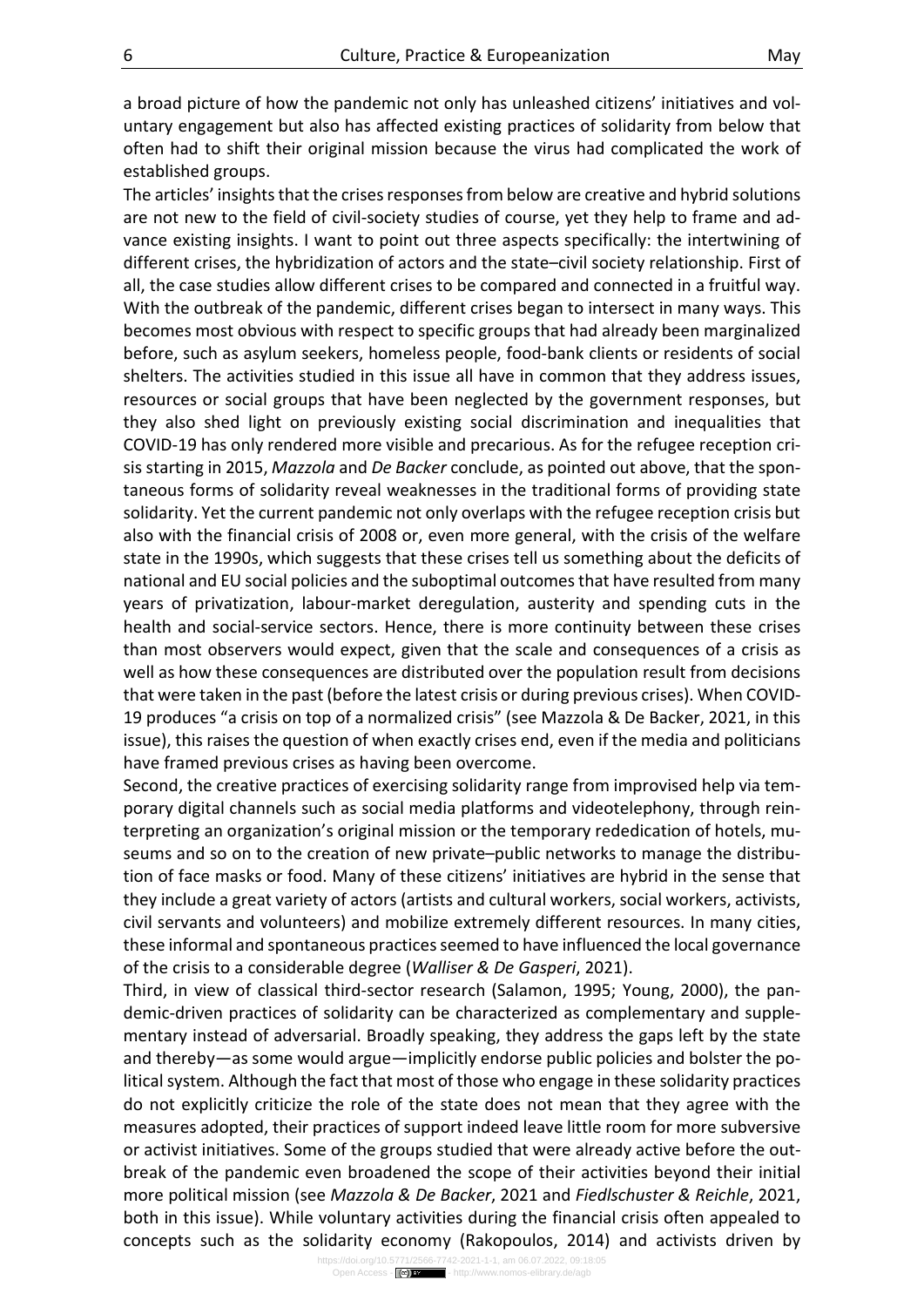humanitarian concerns during the 'summer of migration' also endorsed illegal practices, today's volunteers and grassroot activists operate in a totally different crisis environment where the boundaries between legal and illegal practices and between supporters and those supported have shifted towards a more harmonious state–civil society relationship. Even so, the case studies show that civil-society organizations are as non-linear and dynamic as the crises to which they are reacting, which renders such organizations much more agile than a state agency or local administrative body.

#### 2.2 The politics of solidarity: Solidarity from above

All of the papers discussed above present their arguments against the backdrop of another type of solidarity, namely, institutionalized or state solidarity. Most social scientists agree that during the second half of the twentieth century modern welfare states institutionalized the solidarities that define the societal relationships between different social groups and thus replaced some of the traditional (church, neighbourhood or private) solidarities that prevailed during the nineteenth century (Gelissen, 2000; Börner, 2013). However, during the last few decades, social-policy makers tended to emphasize fiscal stability, cost containment and market conformity. In sharp contrast to these reform paths, from the moment of its outbreak COVID-19 posed the question of welfare-state solidarity anew. As a health crisis, it first and foremost directly affected healthcare systems, starting from patient care to the procurement of medical devices, protective equipment and vaccines. Second, the so-called lockdown that was implemented all over Europe with the exception of Sweden made further crises responses by national governments necessary, such as the temporary expansion or relaxation of eligibility rules, provisional increases of some benefits, suspension of conditionality, the introduction or expansion of short-time work schemes or the issuance of one-off payments such as the German child bonus to name but a few. The policies were tailored towards stimulating the economy and getting people back to work, yet the groups that they addressed differed from country to country. Last but not least, the pandemic-induced crisis has exacerbated social inequalities along the prevailing lines of conflict and has deepened existing labour-market divisions or healthcare deficits. Several studies show that the COVID-19 crisis has hit the most vulnerable hardest. For instance, low-wage employees in Britain (who often coincide with the new category of socalled 'key workers') face the most pandemic-related health and social risks because they do not work at home, are over-represented in temporary and part-time work and most at risk of unemployment and social deprivation (Gustafsson & McCurdy, 2020, 14–16). Against this background, some scholars argue that while the first wave saw a heyday of civic solidarity, "the importance of institutional solidarity is receiving more prominence" due to the continuing crisis (Prainsack, 2020, 127).

"Amid all the talk and excitement around learning healthcare systems and resilient societies in recent years and decades, what the COVID-19 crisis has taught us so far is that the most resilient societies are not those that have the best technologies or most obedient citizens. It is those that have solidaristic institutions." (ibid., 130)

This renders the pandemic in several respects the hour of welfare states since they are the major social-policy providers. In this issue, Olivier Giraud, Tanja Toffanin, Nikola Tietze and Camille Noûs zero in on three public-health systems—France, Germany and Italy—and compare their crises management. The three healthcare systems represent complex and differentiated institutional arrangements that have undergone far-reaching reforms, mostly of liberalization, during the last four decades. In particular, their funding and resources have been subject to incisive transformations and sometimes drastic cutbacks, which is why the authors point to the discrepancy between the appeal to national solidarity and the long-institutionalized policy agenda of containing public spending in the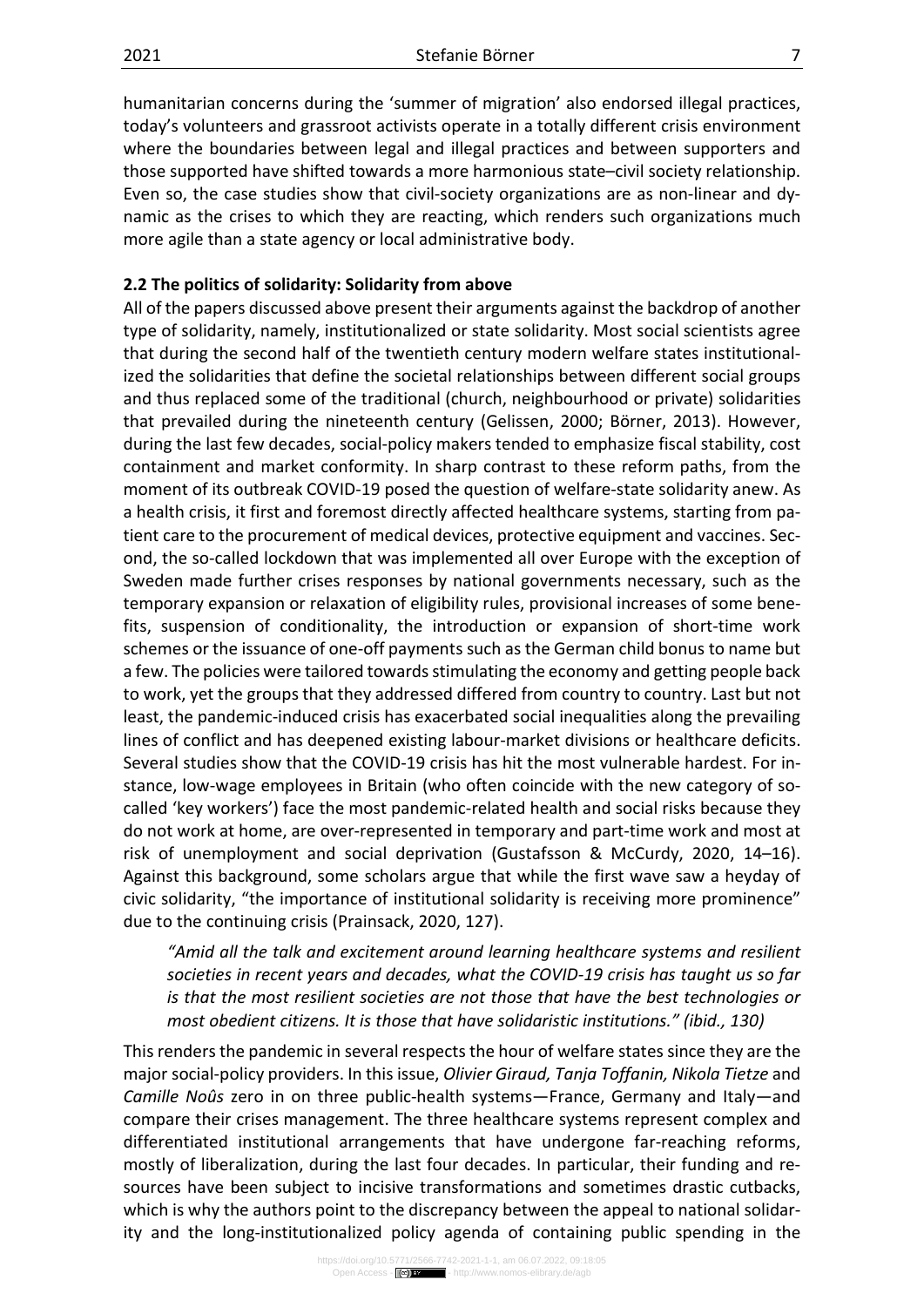domains of health and social policies. The authors provide a brief institutional-comparative analysis of the French, German, and Italian healthcare systems and analyze the conceptions of solidarity implicit in the policy discourses and the legal measures at the moment of the first lockdowns. In a second step, their analysis focusses on two key operational measures in the fight against the pandemic: testing strategies and availability of intensive care beds, both of which require the implementation of a specific conception of solidarity as well as the coordination of different actors and policy levels. The three countries, the authors argue, have all undergone a phase of centralization of the decision-making process in the context of the COVID-19 pandemic. The health systems' governance patterns and their funding logics have influenced greatly the provision of both tests and intensive care beds. The crisis has shed light on the shortages of nursing staff and the effects of economization of work relations in the hospital system. In Italy, for instance, the insufficient intensive care unit bed capacities have been an obvious consequence of the economization of healthcare in Italy, due to austerity measures in this sector. Overall, the comparison of the French, German and Italian cases reveals tensions and conflicts linked to the distribution of resources and power between the various levels of governance which shed light on their respective path to marketization and individualization of responsibility.

Assuming that solidarity is relevant at not only the policy but also the discursive level as a crucial element of the political rhetoric, Stefan Wallaschek and Franziska Ziegler address the crisis–solidarity relation by examining how heads of government communicated to the public during the COVID-19 pandemic. Their paper assesses to what extent and in which way solidarity featured in public speeches in Ireland and New Zealand. Their analysis builds on the assumption that the political orientation of actors shapes the framing of solidarity. It emphasizes different forms of solidarity and studies the policy fields the heads of government address as well as the scope of their solidarity claims (national versus international). Wallaschek and Ziegler conduct a qualitative content analysis of the public communication of Leo Varadkar and Jacinda Ardern, the prime ministers of the two countries, between late February and June 2020. The analysis shows that the concept of solidarity is omnipresent in both leaders' rhetoric despite their different political orientations. This sheds light on the specific crisis constellation that differs considerably from previous crises that triggered other, more conditional forms of solidarity. Much like the crisis itself, the kind of solidarity that the two heads of state refer to when addressing their audiences is rather universal. Their speeches document how solidarity works not only as a legitimizing concept but also a concept that links different domains in a complex crisis, in this case public health and economic development specifically. Their frequent evocation of solidarity not only addresses their governments' own activities and policies, which they generously frame in terms of exercising solidarity, but also appeals to the citizens' responsibilities during such a health crisis, which for them is, for instance, to comply with the rules such as wearing masks and maintaining social distance. Ardern's framing of the crisis as a collective task of all New Zealanders to unite and rebuild public health and the economy is an interesting case of official solidarity rhetoric, for she presents solidarity not only as a sovereign task but as collective endeavour. This clearly has the signature of New Zealand's neoliberal footing. With a view to the other studies in this issue, the frequent appeals to individual responsibility, mutual support and burden sharing that are also present in government speeches in Europe provides the soundtrack to the practices of solidarity from below, and one could speculate that these have worked as a mobilizing force. Furthermore, with respect to the scope of publicly proclaimed solidarity, the authors show that national leaders frame their claims and appeals as domestic issues as they speak on the national stage to their respective citizenry.

In addition to national policies and communication, the pandemic obviously has a pan-European and global dimension. With respect to transnational solidarity from above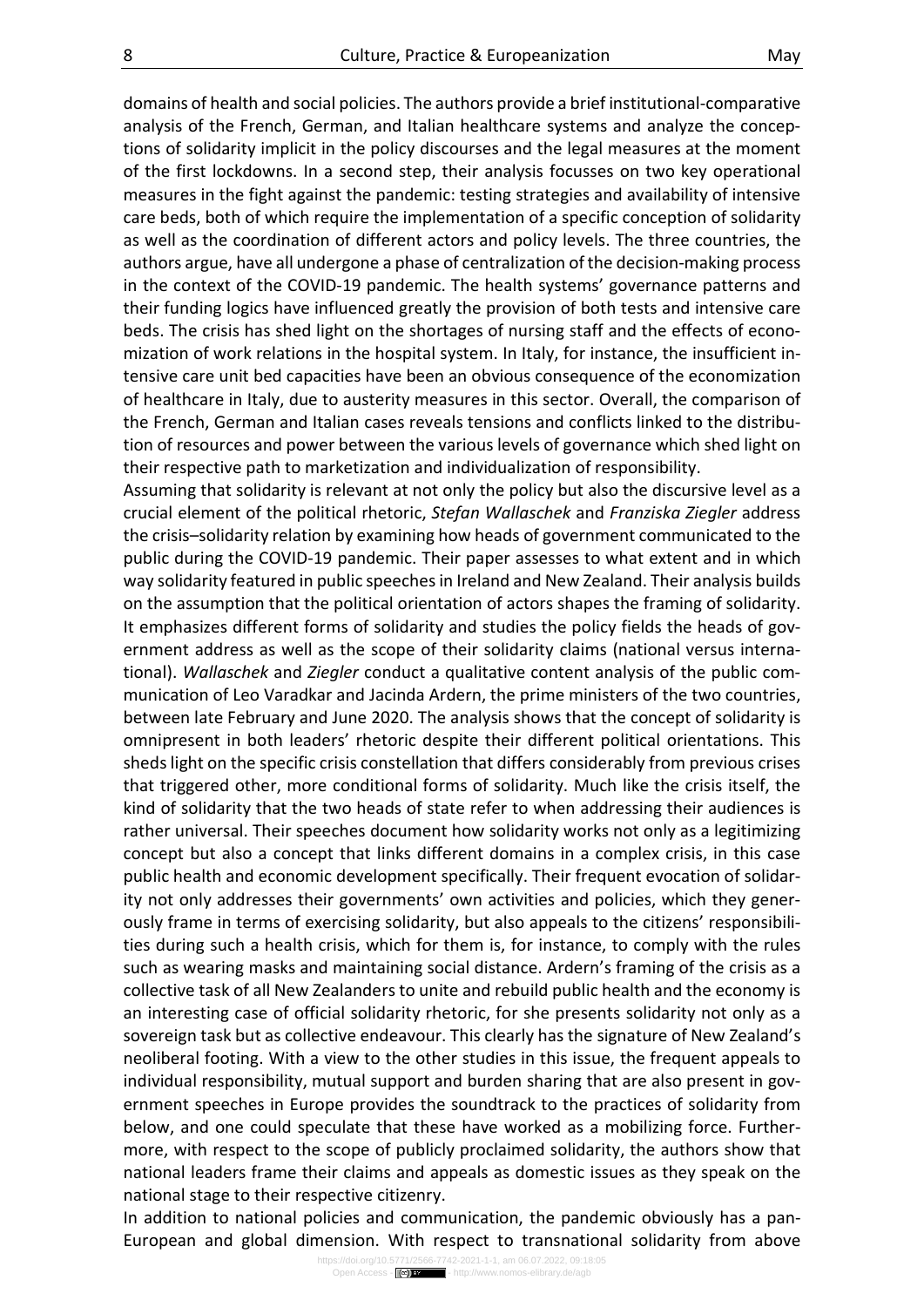during COVID-19, German sociologist Jürgen Gerhards (2020) distinguishes two versions: one is supranational or bilateral solidarity directly related to public health and medical care of COVID-19 patients such as cross-border treatment of intensive care patients and the distribution of protective equipment, medicines or—more recently—vaccines; the other is EU policies that aim at managing the social and economic consequences of the pandemic. Starting from previous findings that there is popular support for these kinds of transnational solidarity at the EU level, Zsófia S. Ignácz and Alexander Langenkamp explore the underlying structure of European solidarity in order to figure out whether COVID-19 might be a new catalyst for European solidarity. Using a primary dataset collected in Germany between 27 March and 26 April 2020, the paper investigates individual willingness to extend solidarity transnationally. With the help of confirmatory factor analysis, the authors examine how attitudinal questions about support for European citizens and healthcare institutions under the COVID-19 pandemic relate to other forms of European solidarity, that is, fiscal solidarity and welfare-state solidarity. If solidarity related to the COVID-19 pandemic can be clearly distinguished from other forms of solidarity, Ignácz and Langenkamp argue, then the catalyst for solidarity plays a decisive role in structuring European solidarity. However, if European solidarity is structured along the type of recipient (individual or state actor) or by the motive that guides solidarity, such as risk sharing or redistribution, COVID-19 solidarity does not constitute a new form of transnational solidarity in Europe. The analysis shows that European solidarity in the context of COVID-19 is not a distinct form of European solidarity. Rather, what seems to guide the respondents' support for transnational solidarity in Europe is whether this solidarity addresses individuals or other states. This means that people distinguish between who benefits from the respective supranational practices of solidarity: a member-state government, the sick, the elderly and so on. Hence, the theoretical construct of European solidarity can be disaggregated into distinct but interrelated versions of solidarity that vary between collective or state and individual addressees. Most importantly, international solidarity between states is less welcome than solidarity towards vulnerable groups in other member states outside of a pandemic context as well.

If political discourse is one side of the coin, public support is its other side since both resonate with each other. Thus, the three articles discussed in this section address different but interrelated dimensions of the politics of solidarity accordingly: policies, political discourse and public support. Another crucial aspect most of the papers in this issue attend to is the relationship between public and third-sector solidarity, a relationship usually framed as being complementary. However, the strict distinction between state and civilsociety practices fails to do justice to the multifarious crisis responses. Mazzola and De Backer (2021, in this issue) argue that "what happened on the ground did not fit in a taxonomy of state (top-down) vs. civil society (bottom-up) solidarity. Instead, many important initiatives took place in an improvised, creative and hybrid fashion, sometimes beyond the original mission of the actors involved." Also, Kuhnt (2021) as well as Walliser and De Gasperi (2021) share this insight when they provide empirical examples of unconventional partnership models, examples that try to compensate for market as well as government failures. They paint a broader picture of the entanglement of and cooperation between the different spheres and complete our image of the private and non-profit sectors as a merely complementing and reacting force by conceiving of it as more of a creative and coproducing actor.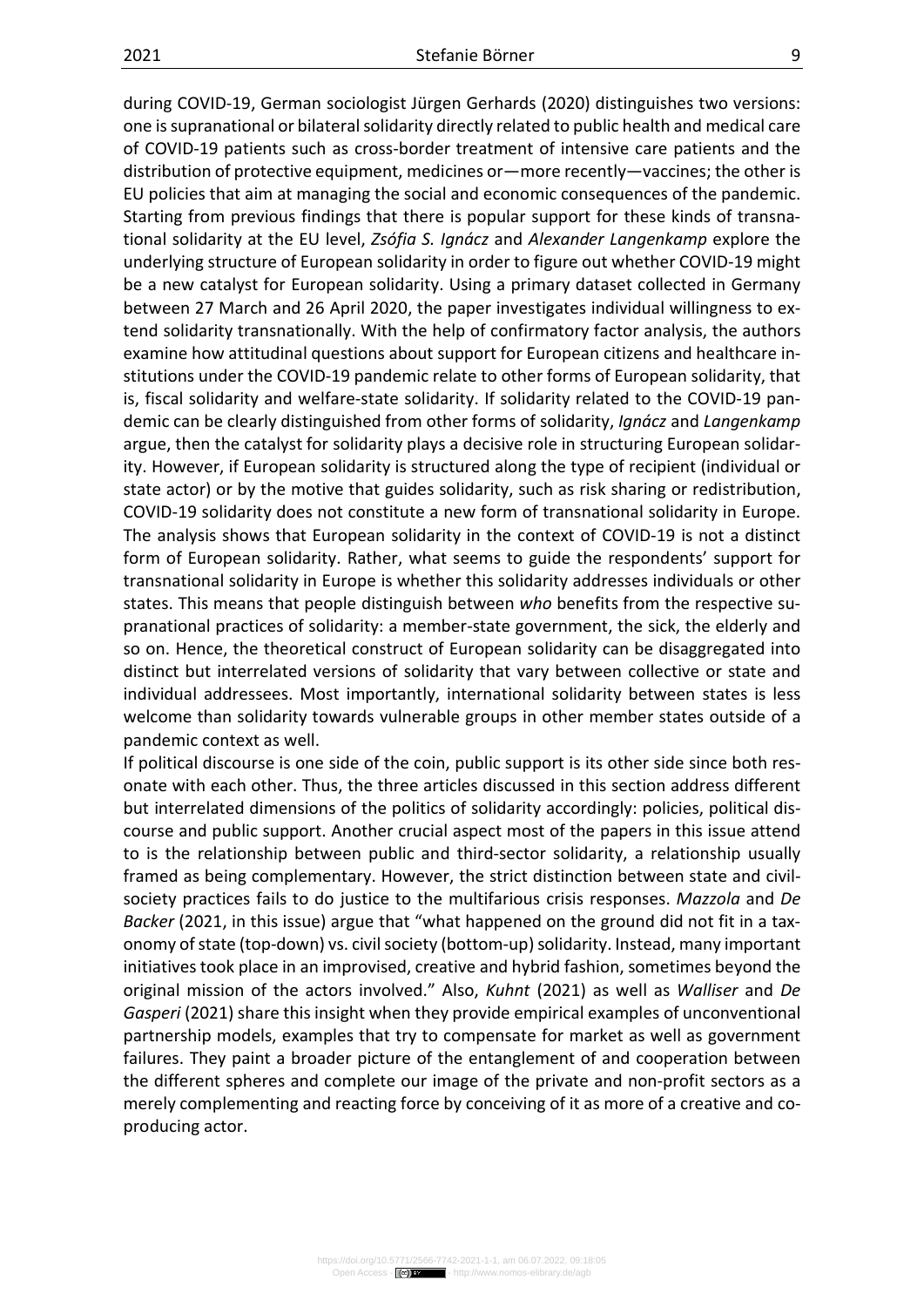#### 2.3 From crisis to disaster: Explaining the revival of solidarity

So far, the activities the authors study in this special issue seem to suggest an augmented solidarity of a particular type. This leaves us with the question of how one can explain this leap in solidarity. In her theory paper, Ulrike Sasse-Zeltner approaches the pandemic from the perspective of disasters and proposes to consult existing insights from disaster research in order to better understand such an unprecedented revival of solidarity. After introducing the concepts of disaster and catastrophe, the paper revisits various approaches from disaster research to derive theoretical propositions about the current pandemic and provides a deeper understanding of the emergence of solidarity in disasters. The explanatory attempts that she cites draw on two classical solidarity approaches: Durkheim's macrosocial theory of mechanical and organic solidarity and socio-psychological explanations of intergroup behaviour (Tajfel & Turner, 1986). They thus combine two different worlds of solidarity: solidarity as a macro phenomenon relying on common beliefs and interests and solidarity as a micro phenomenon based on group membership and the drawing of boundaries between in- and outgroups. In a final step, Sasse-Zeltner adapts Lars Clausen's macro-sociological model of disaster figurations to solidarity research. This model enables an interdisciplinary analysis of the changes in solidarity for different national societies and from a comparative perspective.

Compared to everyday practices, solidarity during disasters is more likely to have a spontaneous, temporary and improvised character. In contrast to crises, disasters affect the entire community, disrupt its daily functions and complicate or impede the work of local authorities and public facilities. It was not just the WHO and the EU that declared the state of international disaster in January 2020; states of emergency have also been declared at the state and regional levels (e.g., France, Spain; Bergamo, Bavaria). Given the regional variations in declaring a state of emergency, one cannot simply apply a standard model for disasters. This leads the author to argue that a detailed case study on the solidarity practices during COVID-19 requires the researcher to consider the specific conditions under which solidarity is exercised.

From a disaster- and macro-sociological perspective and drawing on the work of Wolf Dombrowsky, Sasse-Zeltner interprets COVID-19 solidarity from below as mechanical solidarity or a process of Vergemeinschaftung. Unlike organic solidarity that is based on the social division of labour (Durkheim, 1997 [1893]), this form reacts to the partial breakdown of the institutional order and public infrastructure and thus of the functional division of labour in society and seeks to accommodate extraordinary circumstances. Even more than crises, disasters open a window of opportunity because they temporally shift the boundaries within which solidarity is usually granted, that is, solidarity is either shifted from group A to group B or is expanded from group A to group B only. During the first wave of COVID-19—hence for a specific but limited period of time—the new ingroup comprised all persons affected by the pandemic and the lockdown (and therefore practically everyone) but especially the at-risk groups, the 'key workers' and those particularly struck by the lockdown. This very first period of the pandemic, the author assumes, changed people's awareness of their vulnerability and exposure to infectious diseases and made diseaserelated solidarity practices more attractive since we lacked proper solutions and knowledge (such as medical treatment and vaccination). However, ingroup constructions of who is a proper victim have differentiated over time and vary in different social groups' perceptions. Here, the approach proposed by the author provides useful insights with respect to temporal analysis and allows one to formulate some assumptions on how practices of solidarity have shifted over time: "a phase of increasing solidarity is followed by a phase of bitter conflict, characterized by the search for scapegoats and the emergence of old factionalisms and widely manifested hostility" (Sasse-Zeltner, 2021, in this issue, see also Turner, 1967, 61).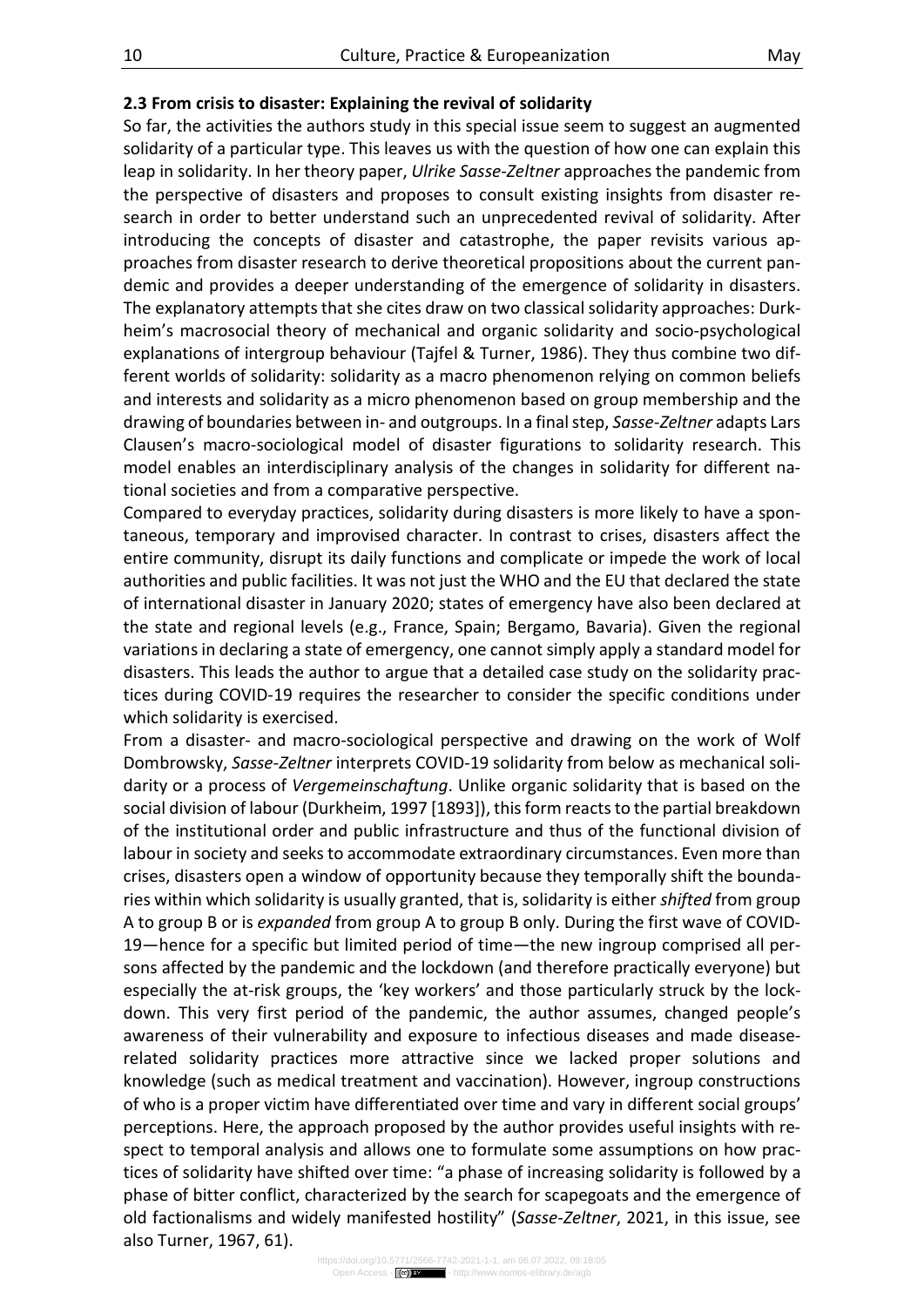Sasse-Zeltner concludes that the long-term effects of the ongoing pandemic are likely to transform the numerous spontaneous forms of solidarity studied in this special issue and elsewhere into a period of de-solidarization, for instance, when conflict around the allocation of scarce resources erupts, a process we are partly witnessing right now with respect to the allocation of vaccines or when those economically affected by the lockdown begin to question measures such as wearing masks or social distancing. Now that a new period of pandemic-related solidarity is likely to start the insights into the first spontaneous bottom-up as well as top-down solidarity practices the pandemic has triggered provided in this issue are especially important.

### 3. What remains?

Insights from research on previous crises and studies comparing different crises suggest that each crisis creates its own version of solidarity (or de-solidarization) (Agustín & Jørgensen, 2016; della Porta, 2018; Lahusen & Grasso, 2018). Viewed together, the papers in this special issue provide examples of the manifold facets of solidarity and offer an early overview of how COVID-19 has altered the existing solidarity landscape in Europe since the first half of 2020 when the first wave reached most European states. They contribute to a broad understanding of solidarity as a continuum of practices that take place between the private and the public sphere, with individual volunteers (as well as civil-society organizations) and different public actors constituting the two poles of this continuum. Furthermore, this also adds to an understanding that may prove crucial in grasping the challenges of pandemic waves to come and the waning support or confidence in collective responses to the pandemic.

Quite a few of the commentaries that have been written during the last twelve months are full of optimistic forecasts in which solidarity features as one of the main acts. While supranational initiatives such as the European Health Union presented by the European Commission in November 2020 has raised hope that the EU will advance its social dimension (Guy, 2020), others see the welfare state as "back in" and "here to stay" (Sandher & Kleider, 2020). Altogether, this might possibly result in a revival of the civic and "public sector after years of neoliberal folly" (Zielonka, 2020, 3) in its local, national and European dimension (instead of re-nationalization—a buzzword that was used widely at the beginning of pandemic but gave way to more differentiated assessments). In particular, as the pandemic has thrown new light on the long-term effects of neoliberal social policies and has linked different crises with each other (Giraud et al., 2021; Walliser & De Gasperi, 2021 and Mazzola & De Backer, 2021, all in this issue), this gives reason to hope that COVID-19 will help to end austerity and herald a new era for the welfare state and public policies in general. It also raises the question to which extent national boundaries might lose importance and the European level might assume new responsibilities.

Another question is whether civil-society organizations will be winners of the crisis. With regard to the role of civil society, grassroots initiatives and private activities in providing support, the empirical studies point to the importance of existing networks and an extraordinary dynamic of civic solidarity. Yet, the creation (or support) of a sustainable infrastructure of non-profits that is able to react in such a creative and flexible way also in future crises is, at least partly, in the hands of the public sector.

Dubet (2020, 4–5) sees a "return of society" as both the virus and the related interventions—often highly improvised—have made us aware not only of the social division of labour, the functioning of organizations and the way we depend on each other but also of how this intersects with personal autonomy as well as fundamental and social rights. Of course, the burden sharing within families, municipalities, national societies and beyond existed during the era of the paternalistic state and the night-watchman state, too, and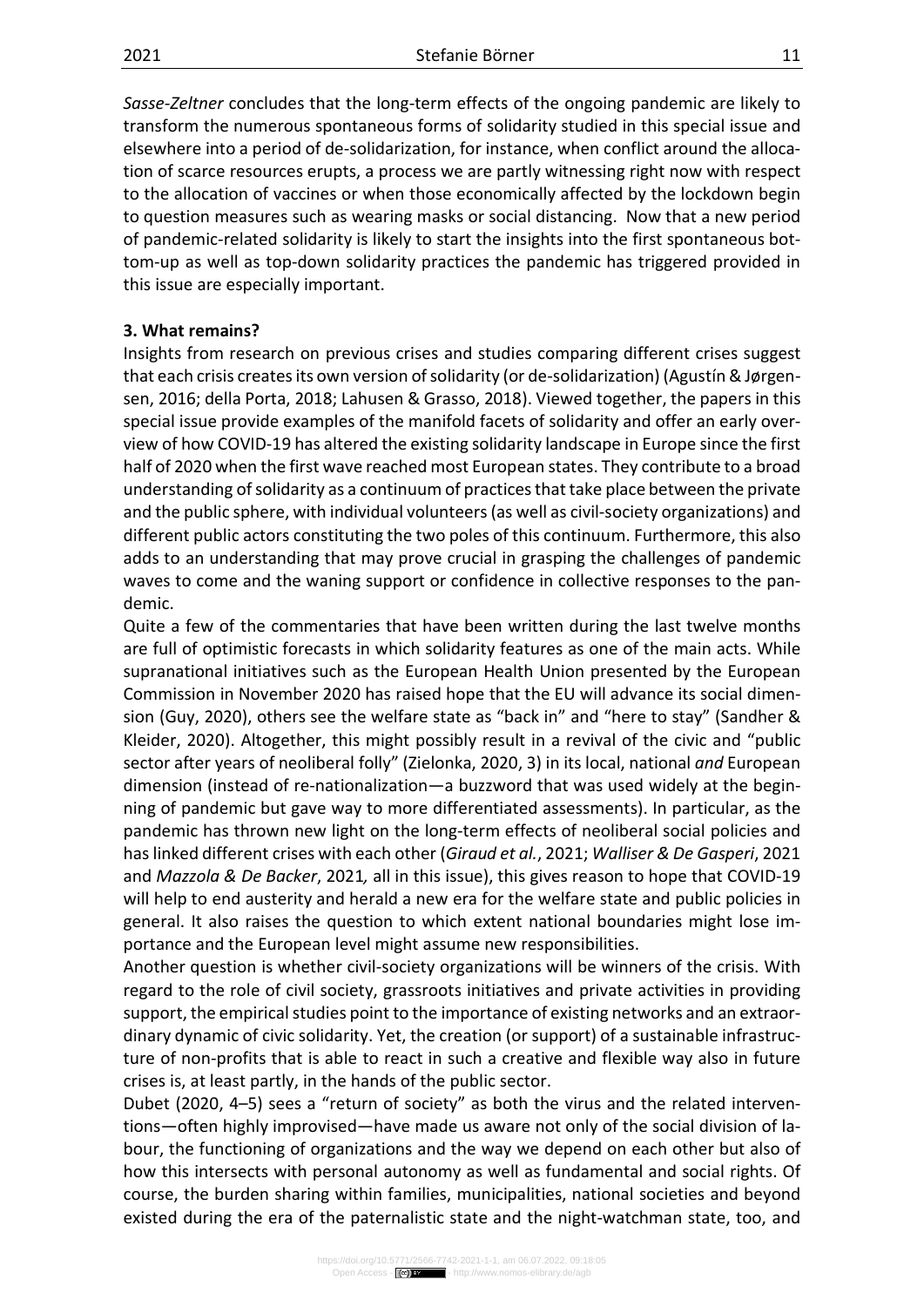yet COVID-19 has rendered these interdependencies particularly visible. With this in mind, Zielonka assumes:

"The shock of 2020 may leave us shattered and divided, but it may also mobilize us to rebuild and enlarge the public sphere, to offer citizens meaningful forms of participation in public affairs, to bring markets under democratic scrutiny, and perhaps even to create a caring society able to respect labor (including migrant labor), the environment, and citizens' health." (Zielonka, 2020, 1)

However, the coronavirus crisis would not be a crisis if there were only winners. First and foremost, the pandemic has been characterized by many short-lived and isolated interventions, many of which will leave the scene as fast as they entered it. What is more, the common ground (common interests, common ideas, common values or beliefs etc.) the above-mentioned developments rely on will have to inform the welfare state and the civil society likewise. However, COVID-19 may not necessarily offer much common ground as the pandemic has affected young and old, rich and poor, those with and without children quite differently. For the sake of clarity, it could therefore be useful to distinguish between different coronavirus-induced crises (e.g., exacerbated social inequalities, a supply crisis, the crisis of public health, a lockdown-induced economic crisis and an anti-scientific populism fuelled by anti-lockdown protests) instead of speaking of one single crisis. Last but not least, given the pandemic's long-term nature, one can only guess what kind of challenges post-pandemic societies will have to face. For instance, an issue such as remote work, which is widely considered to be a major opportunity for the world of employment, comes at the price of new risks—especially from a macro-sociological viewpoint, which assumes everyday encounters and practices of exchange between different social groups to be a crucial condition for solidarity in modern societies.

#### References

Agustín, O.G. & Jørgensen, M.B. (2016). Solidarity without borders: Gramscian perspectives on migration and civil society alliances. In O.G. Agustín & M.B. Jørgensen (Eds.), Solidarity without Borders: Gramscian Perspectives on Migration and Civil Society Alliances (3- 22). London: Pluto Press.

Börner, S. (2013). Belonging, Solidarity and Expansion in Social Policy. Basingstoke: Palgrave Macmillan.

della Porta, D. (2018). Contentious Moves: Mobilising for Refugees' Rights. In D. della Porta (Ed.), Solidarity Mobilizations in the 'Refugee Crisis'. Contentious Moves (1–38). Cham: Palgrave.

Dubet, F. (2021). The return of society. *European Journal of Social Theory, 24*(1), 3-21.

Durkheim, E. (1997[1893]). The Division of Labour in Society. New York: Free Press.

Fiedlschuster, M. & Reichle, L. R. (2021). Global pandemic, local solidarity: Six civic initiatives from Leipzig, Germany. Culture, Practice & Europeanization, 6(1), 39-54.

Gelissen, J. (2000). Popular support for institutionalised solidarity: a comparison between European welfare states. International Journal of Social Welfare, 9(4), 285-300.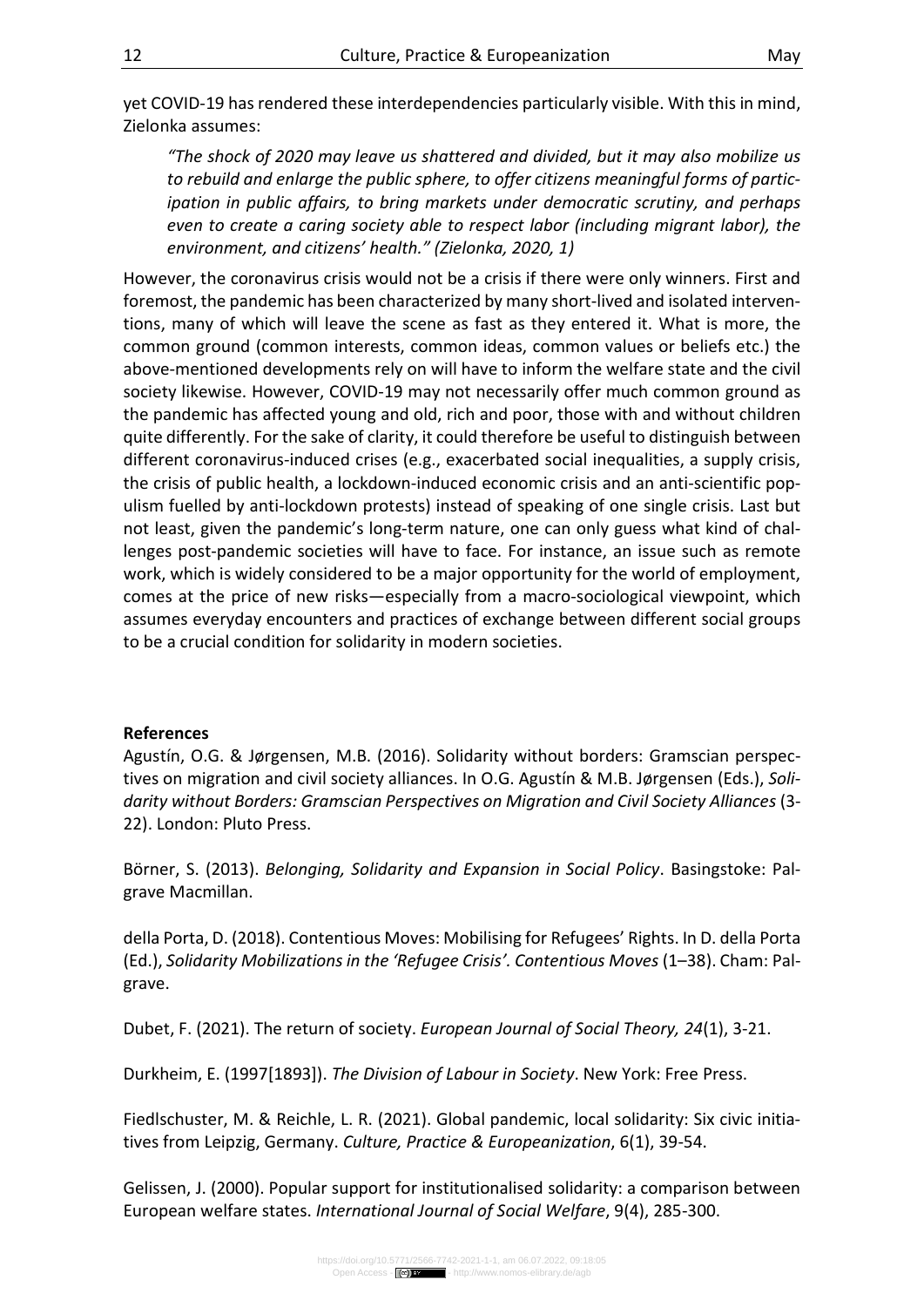Gerhards, J., Lengfeld, H., Ignácz, Z.S., Kley, F.K. & Priem, M. (2019). European Solidarity in Times of Crisis. London and New York: Routledge.

Gerhards, J. (2020). Europäische Solidarität in der Corona-Krise. Berliner Studien zur Soziologie Europas Nr. 41, April 2020, Berlin.

Giraud, O., Tietze, N., Toffanin, T. & Noûs, C. (2021). The Scalar Arrangements of Three European Public Health Systems Facing the COVID-19 Pandemic: Comparing France, Germany, and Italy. Culture, Practice & Europeanization, 6(1), 89-111.

Gustafsson, M. & McCurdy, C. (2020). Risky business: Economic impacts of the coronavirus crisis on different groups of workers. Resolution Foundation, London.

Guy, M. (2020). Towards a European Health Union: What Role for Member States? European Journal of Risk Regulation, 11(4), 757-765.

Koos, S. (2019). Crises and the reconfiguration of solidarities in Europe – origins, scope, variations. European Societies, 21(5), 629-648.

Kuhnt, J. (2021). The network function of civil society organizations in times of the COVID-19 pandemic – or how engagement as a practice of solidarity becomes market-relevant. Culture, Practice & Europeanization, 6(1), 70-88.

Lahusen, C. & Grasso, M.T. (2018). Solidarity in Europe: A comparative assessment and discussion. In C. Lahusen & M.T. Grasse (Eds.), Solidarity in Europe. Citizens' Responses in Times of Crisis (253-281). Cham: Palgrave.

Mazzola, A. & De Backer, M. (2021). Solidarity with vulnerable migrants during and beyond the state of crisis. Culture, Practice & Europeanization, 6(1), 55-69.

Polyakova, A. & Fligstein, N. (2016). Is European integration causing Europe to become more nationalist? Evidence from the 2007–9 financial crisis, Journal of European Public Policy, 23(1), 60-83.

Prainsack, B. (2020). Solidarity in Times of Pandemics. Democratic Theory, 7(2), 124-133.

Rachman, G. (2020). Nationalism is a side effect of coronavirus. The pushback against globalisation will come from protectionists, national-security hawks and greens. Financial Times, March 23, 2020. Retrieved from: https://www.ft.com/content/644fd920-6cea-11ea-9bca-bf503995cd6f. Accessed 24 March 2021.

Rakopoulos, T. (2014). Resonance of Solidarity: Meanings of a Local Concept in Anti-austerity Greece. Journal of Modern Greek Studies, 32(2), 313-337.

Reese, G. & Lauenstein, O. (2014). The Eurozone Crisis: Psychological Mechanisms Undermining and Supporting European Solidarity. Social Sciences, 3(1), 160-171.

Salamon, L. (1995). Partners in Public Service. Baltimore: Johns Hopkins University Press.

Sandher, J. & Kleider, H. (2020): Coronavirus has brought the welfare state back, and it might be here to stay. The Conversation, Juni 24 2020. Retrieved from: